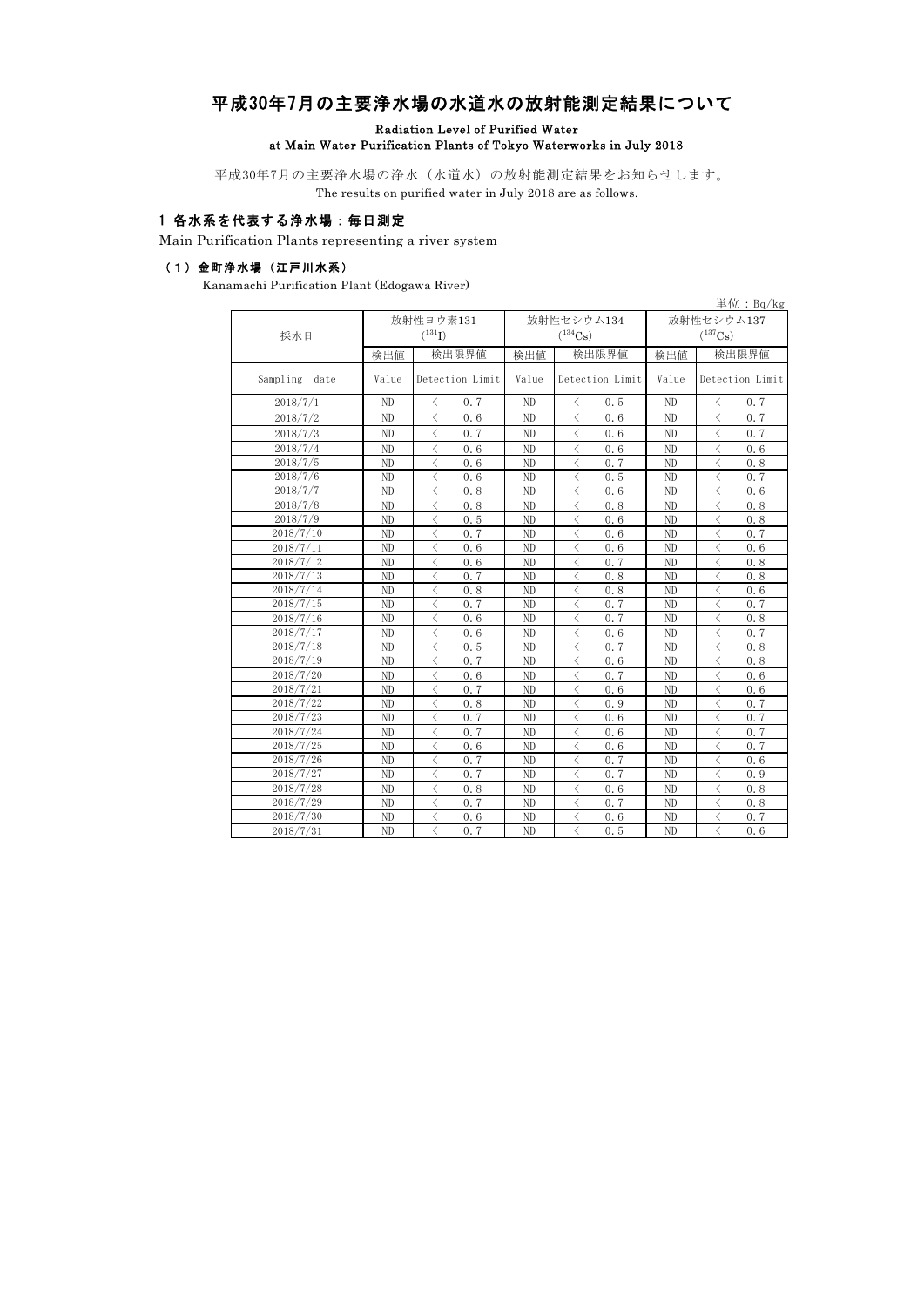#### (2)朝霞浄水場 (荒川水系)

Asaka Purification Plant (Arakawa River)

|               |                |                                                 |                |                                                  |                | 単位: $Bq/kg$                                     |  |
|---------------|----------------|-------------------------------------------------|----------------|--------------------------------------------------|----------------|-------------------------------------------------|--|
|               |                | 放射性ヨウ素131                                       |                | 放射性セシウム134                                       | 放射性セシウム137     |                                                 |  |
| 採水日           |                | $(^{131}I)$                                     |                | $(^{134}Cs)$                                     |                | $(^{137}Cs)$                                    |  |
|               | 検出値            | 検出限界値                                           | 検出値            | 検出限界値                                            | 検出値            | 検出限界値                                           |  |
| Sampling date | Value          | Detection Limit                                 | Value          | Detection Limit                                  | Value          | Detection Limit                                 |  |
| 2018/7/1      | N <sub>D</sub> | $\langle$<br>0.7                                | ND             | $\langle$<br>0.6                                 | N <sub>D</sub> | $\lt$<br>0, 7                                   |  |
| 2018/7/2      | N <sub>D</sub> | $\langle$<br>0.7                                | N <sub>D</sub> | $\langle$<br>0.4                                 | N <sub>D</sub> | $\langle$<br>0.6                                |  |
| 2018/7/3      | N <sub>D</sub> | $\langle$<br>0.7                                | ND             | $\lt$<br>0.6                                     | ND             | $\langle$<br>0.7                                |  |
| 2018/7/4      | ND             | $\langle$<br>0.6                                | ND             | $\lt$<br>0.7                                     | N <sub>D</sub> | $\overline{\left\langle \right\rangle }$<br>0.7 |  |
| 2018/7/5      | ND             | $\overline{\left\langle \right\rangle }$<br>0.6 | ND             | $\lt$<br>0.9                                     | N <sub>D</sub> | $\overline{\left\langle \right\rangle }$<br>0.6 |  |
| 2018/7/6      | N <sub>D</sub> | $\overline{\left\langle \right\rangle }$<br>0.7 | ND             | $\langle$<br>0.9                                 | N <sub>D</sub> | $\overline{\left\langle \right\rangle }$<br>0.7 |  |
| 2018/7/7      | ND             | $\overline{\left\langle \right\rangle }$<br>0.8 | ND             | $\langle$<br>0.6                                 | N <sub>D</sub> | $\langle$<br>0.7                                |  |
| 2018/7/8      | ND             | $\langle$<br>0.7                                | ND             | $\langle$<br>0.6                                 | N <sub>D</sub> | $\overline{\left\langle \right\rangle }$<br>0.7 |  |
| 2018/7/9      | N <sub>D</sub> | $\langle$<br>0.7                                | ND             | $\lt$<br>0.6                                     | N <sub>D</sub> | $\langle$<br>0.7                                |  |
| 2018/7/10     | N <sub>D</sub> | $\langle$<br>0.7                                | ND             | $\lt$<br>0.6                                     | N <sub>D</sub> | $\langle$<br>0.9                                |  |
| 2018/7/11     | N <sub>D</sub> | $\langle$<br>0.6                                | ND             | 0.7<br>$\langle$                                 | N <sub>D</sub> | $\langle$<br>0.6                                |  |
| 2018/7/12     | N <sub>D</sub> | $\langle$<br>0.6                                | N <sub>D</sub> | $\lt$<br>0.6                                     | N <sub>D</sub> | $\lt$<br>0.7                                    |  |
| 2018/7/13     | N <sub>D</sub> | $\langle$<br>0.7                                | ND             | $\langle$<br>0.5                                 | N <sub>D</sub> | $\langle$<br>0.8                                |  |
| 2018/7/14     | N <sub>D</sub> | $\langle$<br>0.9                                | ND             | 0.7<br>$\langle$                                 | N <sub>D</sub> | $\langle$<br>0.6                                |  |
| 2018/7/15     | N <sub>D</sub> | 0.7<br>$\langle$                                | ND             | $\langle$<br>0.8                                 | ND             | $\lt$<br>0.7                                    |  |
| 2018/7/16     | N <sub>D</sub> | 0.6<br>$\langle$                                | ND             | $\langle$<br>0.8                                 | ND             | $\langle$<br>0.7                                |  |
| 2018/7/17     | N <sub>D</sub> | $\langle$<br>0.8                                | ND             | $\lt$<br>0.8                                     | ND             | $\langle$<br>0.8                                |  |
| 2018/7/18     | N <sub>D</sub> | $\langle$<br>0.7                                | ND             | 0.7<br>$\langle$                                 | ND             | $\langle$<br>0.7                                |  |
| 2018/7/19     | ND             | $\langle$<br>0.6                                | ND             | 0.6<br>$\lt$                                     | ND             | $\langle$<br>0, 7                               |  |
| 2018/7/20     | ND             | $\langle$<br>0.7                                | ND             | $\lt$<br>0.8                                     | ND             | $\lt$<br>0.8                                    |  |
| 2018/7/21     | ND             | $\langle$<br>0.8                                | ND             | $\langle$<br>0.6                                 | N <sub>D</sub> | $\lt$<br>0.8                                    |  |
| 2018/7/22     | ND             | $\lt$<br>0.7                                    | ND             | $\langle$<br>0.6                                 | ND             | $\langle$<br>0.8                                |  |
| 2018/7/23     | ND             | $\langle$<br>0.6                                | ND             | $\langle$<br>0.6                                 | N <sub>D</sub> | $\overline{\left\langle \right\rangle }$<br>0.7 |  |
| 2018/7/24     | ND             | $\langle$<br>0.7                                | ND             | 0.6<br>ぐ                                         | N <sub>D</sub> | $\langle$<br>0, 8                               |  |
| 2018/7/25     | ND             | $\langle$<br>0.6                                | ND             | $\lt$<br>0.7                                     | N <sub>D</sub> | $\langle$<br>0.7                                |  |
| 2018/7/26     | ND             | $\langle$<br>0.6                                | ND             | $\langle$<br>0.6                                 | ND             | $\langle$<br>0.5                                |  |
| 2018/7/27     | ND             | $\langle$<br>0.6                                | ND             | $\lt$<br>0.5                                     | ND             | $\lt$<br>0, 7                                   |  |
| 2018/7/28     | ND             | $\langle$<br>0.8                                | ND             | $\langle$<br>0.6                                 | N <sub>D</sub> | $\langle$<br>0.7                                |  |
| 2018/7/29     | N <sub>D</sub> | $\langle$<br>0.8                                | ND             | $\langle$<br>0.8                                 | ND             | $\langle$<br>0.8                                |  |
| 2018/7/30     | ND             | $\lt$<br>0.6                                    | ND             | $\langle$<br>0.7                                 | ND             | $\langle$<br>0.6                                |  |
| 2018/7/31     | N <sub>D</sub> | $\overline{\left\langle \right\rangle }$<br>0.7 | N <sub>D</sub> | 0, 6<br>$\overline{\left\langle \right\rangle }$ | N <sub>D</sub> | $\overline{\left\langle \right\rangle }$<br>0.8 |  |

## (3)小作浄水場 (多摩川水系)

Ozaku Purification Plant (Tamagawa River)

|                  |                          | 放射性ヨウ素131                                       |                | 放射性セシウム134       | 単位: $Bq/kg$<br>放射性セシウム137 |                                                 |  |  |
|------------------|--------------------------|-------------------------------------------------|----------------|------------------|---------------------------|-------------------------------------------------|--|--|
| 採水日              |                          | $(^{131}I)$                                     |                | $(^{134}Cs)$     | $(^{137}\mathrm{Cs})$     |                                                 |  |  |
|                  | 検出値                      | 検出限界値<br>検出値                                    |                | 検出限界値            | 検出値                       | 検出限界値                                           |  |  |
| Sampling<br>date | Detection Limit<br>Value |                                                 | Value          | Detection Limit  | Value                     | Detection Limit                                 |  |  |
| 2018/7/1         | ND                       | 0.8<br>✓                                        | N <sub>D</sub> | $\langle$<br>0.6 | ND.                       | 0, 7<br>く                                       |  |  |
| 2018/7/2         | ND                       | $\langle$<br>0.7                                | ND.            | $\langle$<br>0.7 | ND                        | $\langle$<br>0.8                                |  |  |
| 2018/7/3         | ND                       | $\langle$<br>0.7                                | ND             | $\langle$<br>0.6 | ND                        | $\langle$<br>0.6                                |  |  |
| 2018/7/4         | ND                       | $\overline{\left\langle \right\rangle }$<br>0.8 | ND             | $\langle$<br>0.9 | ND                        | $\langle$<br>0.6                                |  |  |
| 2018/7/5         | N <sub>D</sub>           | $\langle$<br>0.7                                | N <sub>D</sub> | $\langle$<br>0.5 | ND                        | $\langle$<br>0.8                                |  |  |
| 2018/7/6         | ND                       | $\langle$<br>0.7                                | ND             | $\langle$<br>0.5 | ND                        | $\lt$<br>0, 7                                   |  |  |
| 2018/7/7         | ND                       | $\langle$<br>0.8                                | ND             | $\langle$<br>0.8 | ND                        | $\langle$<br>0, 7                               |  |  |
| 2018/7/8         | ND                       | $\langle$<br>0.8                                | ND             | $\langle$<br>0.7 | ND                        | $\langle$<br>0.7                                |  |  |
| 2018/7/9         | ND                       | $\langle$<br>0.7                                | N <sub>D</sub> | $\langle$<br>0.6 | ND                        | ⟨<br>0.6                                        |  |  |
| 2018/7/10        | ND                       | $\langle$<br>0.6                                | ND             | $\langle$<br>0.6 | ND                        | $\langle$<br>0, 7                               |  |  |
| 2018/7/11        | ND                       | ぐ<br>0.6                                        | ND             | ⟨<br>0.7         | ND                        | $\lt$<br>0, 7                                   |  |  |
| 2018/7/12        | ND                       | $\langle$<br>0.7                                | ND             | $\langle$<br>0.7 | ND                        | $\langle$<br>0.8                                |  |  |
| 2018/7/13        | N <sub>D</sub>           | $\langle$<br>0.7                                | ND             | $\langle$<br>0.4 | ND                        | $\lt$<br>0.7                                    |  |  |
| 2018/7/14        | ND                       | $\langle$<br>0.6                                | ND             | $\langle$<br>0.8 | ND                        | $\lt$<br>0.9                                    |  |  |
| 2018/7/15        | N <sub>D</sub>           | $\langle$<br>0.8                                | ND             | $\langle$<br>0.6 | ND                        | $\lt$<br>0.9                                    |  |  |
| 2018/7/16        | N <sub>D</sub>           | $\langle$<br>0.6                                | N <sub>D</sub> | $\lt$<br>0.8     | N <sub>D</sub>            | $\lt$<br>0.8                                    |  |  |
| 2018/7/17        | N <sub>D</sub>           | $\langle$<br>0.6                                | N <sub>D</sub> | $\langle$<br>0.6 | N <sub>D</sub>            | $\lt$<br>0.7                                    |  |  |
| 2018/7/18        | ND                       | $\langle$<br>0.6                                | ND             | $\langle$<br>0.8 | ND                        | $\overline{\left\langle \right\rangle }$<br>0.7 |  |  |
| 2018/7/19        | ND                       | $\langle$<br>0.7                                | ND             | $\langle$<br>0.7 | ND                        | $\overline{\left\langle \right\rangle }$<br>0.7 |  |  |
| 2018/7/20        | N <sub>D</sub>           | $\langle$<br>0.7                                | ND             | $\langle$<br>0.8 | ND                        | $\langle$<br>0.9                                |  |  |
| 2018/7/21        | ND                       | $\overline{\left\langle \right\rangle }$<br>0.8 | ND             | $\lt$<br>0.7     | ND                        | $\langle$<br>0.6                                |  |  |
| 2018/7/22        | ND                       | $\overline{\left\langle \right\rangle }$<br>0.9 | N <sub>D</sub> | $\langle$<br>0.8 | ND                        | $\lt$<br>0.7                                    |  |  |
| 2018/7/23        | N <sub>D</sub>           | $\langle$<br>0.8                                | N <sub>D</sub> | $\langle$<br>0.7 | ND                        | $\langle$<br>0.9                                |  |  |
| 2018/7/24        | ND                       | $\langle$<br>0.7                                | ND             | $\langle$<br>0.8 | ND                        | $\langle$<br>0.7                                |  |  |
| 2018/7/25        | ND                       | ぐ<br>0.6                                        | ND             | $\langle$<br>0.8 | ND                        | ⟨<br>0.6                                        |  |  |
| 2018/7/26        | ND                       | $\langle$<br>0.6                                | ND             | $\lt$<br>0.6     | ND                        | $\langle$<br>0.6                                |  |  |
| 2018/7/27        | ND                       | $\langle$<br>0.7                                | ND             | $\lt$<br>0.8     | ND                        | $\langle$<br>0.8                                |  |  |
| 2018/7/28        | ND                       | $\langle$<br>0.7                                | ND             | $\lt$<br>0.5     | ND                        | $\lt$<br>0.6                                    |  |  |
| 2018/7/29        | ND                       | $\langle$<br>0.6                                | ND             | $\langle$<br>0.6 | ND                        | $\lt$<br>0.8                                    |  |  |
| 2018/7/30        | ND                       | $\langle$<br>0.7                                | ND             | く<br>0.6         | ND                        | $\langle$<br>0.7                                |  |  |
| 2018/7/31        | N <sub>D</sub>           | $\langle$<br>0.7                                | N <sub>D</sub> | $\langle$<br>0.8 | N <sub>D</sub>            | $\langle$<br>0.7                                |  |  |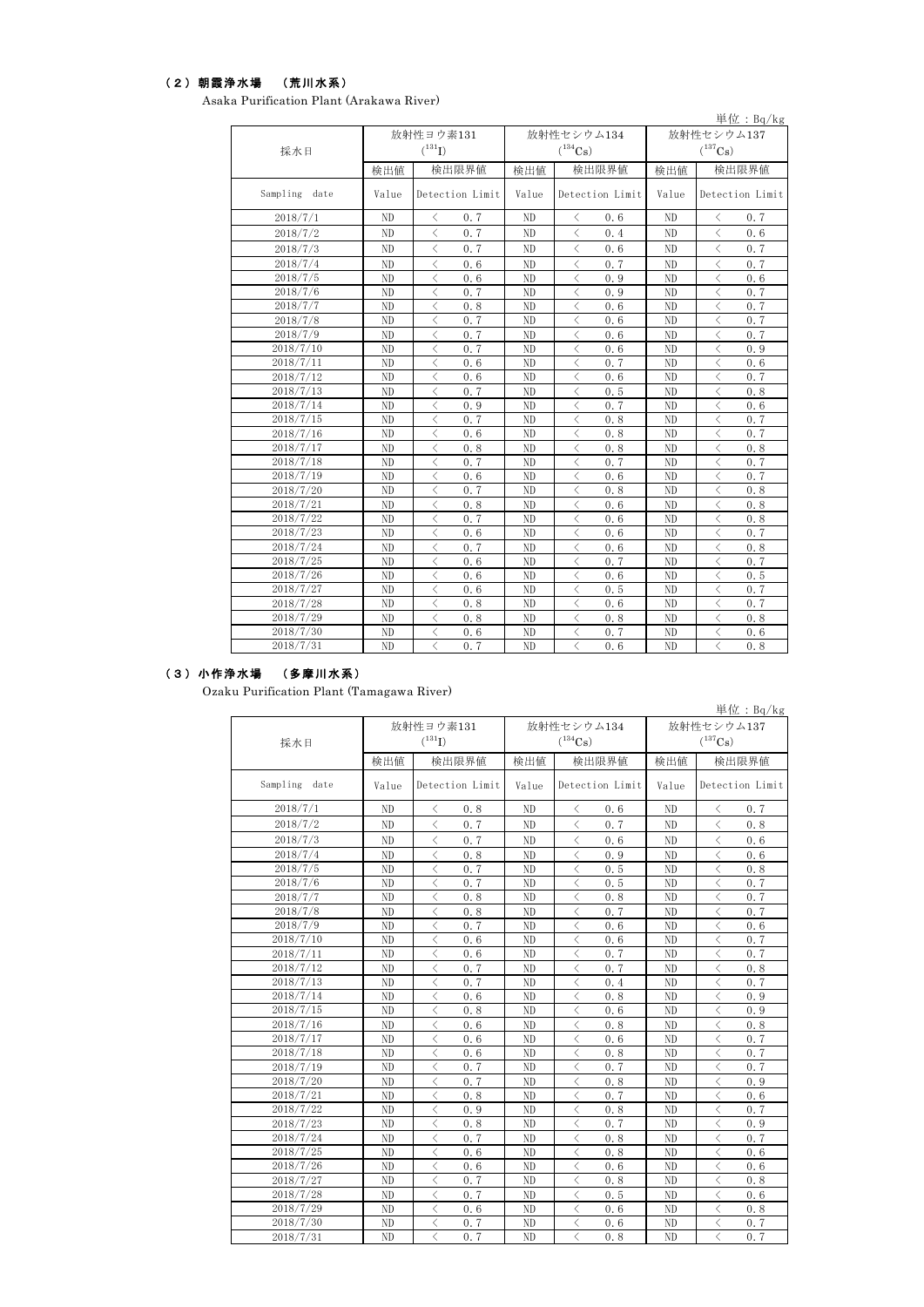## (4)東村山浄水場 (多摩川・荒川水系)

|                  |                |                                                 |                |                                                 |                       | 単位: $Bq/kg$                                     |  |  |
|------------------|----------------|-------------------------------------------------|----------------|-------------------------------------------------|-----------------------|-------------------------------------------------|--|--|
|                  |                | 放射性ヨウ素131                                       |                | 放射性セシウム134                                      | 放射性セシウム137            |                                                 |  |  |
| 採水日              |                | $(^{131}I)$                                     |                | $(^{134}Cs)$                                    | $(^{137}\mathrm{Cs})$ |                                                 |  |  |
|                  | 検出値            | 検出限界値                                           | 検出値            | 検出限界値                                           | 検出値                   | 検出限界値                                           |  |  |
| Sampling<br>date | Value          | Detection Limit                                 | Value          | Detection Limit                                 | Value                 | Detection Limit                                 |  |  |
| 2018/7/1         | ND             | 0.7<br>≺                                        | ND             | 0.6<br>$\langle$                                | ND                    | 0.6<br>⟨                                        |  |  |
| 2018/7/2         | N <sub>D</sub> | $\langle$<br>0.6                                | ND             | $\langle$<br>0.7                                | ND                    | $\langle$<br>0.7                                |  |  |
| 2018/7/3         | N <sub>D</sub> | $\langle$<br>0.9                                | N <sub>D</sub> | $\langle$<br>0.7                                | ND                    | $\langle$<br>0.8                                |  |  |
| 2018/7/4         | ND             | $\langle$<br>0.7                                | ND             | $\langle$<br>0.6                                | ND                    | $\lt$<br>0.7                                    |  |  |
| 2018/7/5         | N <sub>D</sub> | $\langle$<br>0.7                                | N <sub>D</sub> | $\langle$<br>0.7                                | ND                    | $\lt$<br>0.7                                    |  |  |
| 2018/7/6         | N <sub>D</sub> | $\langle$<br>0.6                                | ND             | $\langle$<br>0.6                                | ND                    | $\lt$<br>0.6                                    |  |  |
| 2018/7/7         | N <sub>D</sub> | 0.9<br>く                                        | ND             | 0.7<br>$\langle$                                | ND                    | く<br>0.7                                        |  |  |
| 2018/7/8         | ND             | 0.7<br>⟨                                        | N <sub>D</sub> | $\langle$<br>0.6                                | ND                    | $\langle$<br>0.6                                |  |  |
| 2018/7/9         | ND             | ⟨<br>0.7                                        | N <sub>D</sub> | ぐ<br>0.6                                        | ND                    | $\lt$<br>0.7                                    |  |  |
| 2018/7/10        | ND             | $\langle$<br>0.7                                | N <sub>D</sub> | $\lt$<br>0.6                                    | ND                    | $\langle$<br>0.6                                |  |  |
| 2018/7/11        | N <sub>D</sub> | $\langle$<br>0.7                                | ND             | $\langle$<br>0.6                                | ND                    | $\lt$<br>0.7                                    |  |  |
| 2018/7/12        | ND             | $\langle$<br>0.7                                | N <sub>D</sub> | $\langle$<br>0.5                                | ND                    | $\langle$<br>0.5                                |  |  |
| 2018/7/13        | ND             | $\langle$<br>0.7                                | ND             | $\langle$<br>0.8                                | N <sub>D</sub>        | $\langle$<br>0.8                                |  |  |
| 2018/7/14        | ND             | 0.8<br>$\langle$                                | ND             | 0.7<br>$\langle$                                | N <sub>D</sub>        | $\langle$<br>0.7                                |  |  |
| 2018/7/15        | N <sub>D</sub> | $\langle$<br>0.7                                | ND             | 0.7<br>$\langle$                                | N <sub>D</sub>        | $\langle$<br>0.8                                |  |  |
| 2018/7/16        | ND             | $\overline{\left\langle \right\rangle }$<br>0.7 | N <sub>D</sub> | $\langle$<br>0.6                                | ND                    | $\overline{\left\langle \right\rangle }$<br>0.7 |  |  |
| 2018/7/17        | N <sub>D</sub> | $\langle$<br>0.7                                | N <sub>D</sub> | $\langle$<br>0.8                                | N <sub>D</sub>        | $\langle$<br>0.7                                |  |  |
| 2018/7/18        | N <sub>D</sub> | $\langle$<br>0.7                                | N <sub>D</sub> | $\lt$<br>0.7                                    | ND                    | $\lt$<br>0.6                                    |  |  |
| 2018/7/19        | N <sub>D</sub> | $\langle$<br>0.6                                | N <sub>D</sub> | $\langle$<br>0.6                                | ND                    | $\langle$<br>0.7                                |  |  |
| 2018/7/20        | N <sub>D</sub> | 0.6<br>$\langle$                                | N <sub>D</sub> | $\langle$<br>0.6                                | ND                    | $\lt$<br>0.7                                    |  |  |
| 2018/7/21        | N <sub>D</sub> | $\langle$<br>0.7                                | ND             | $\langle$<br>0.6                                | ND                    | $\langle$<br>0.6                                |  |  |
| 2018/7/22        | ND             | $\langle$<br>0.7                                | N <sub>D</sub> | $\langle$<br>0.7                                | ND                    | $\lt$<br>0.8                                    |  |  |
| 2018/7/23        | ND             | ⟨<br>0.6                                        | N <sub>D</sub> | $\langle$<br>0.7                                | ND                    | $\lt$<br>1                                      |  |  |
| 2018/7/24        | ND             | $\langle$<br>0.8                                | N <sub>D</sub> | $\langle$<br>0.7                                | ND                    | $\lt$<br>0, 7                                   |  |  |
| 2018/7/25        | ND             | $\langle$<br>0.7                                | ND             | $\langle$<br>0.7                                | ND                    | $\langle$<br>0.7                                |  |  |
| 2018/7/26        | ND             | $\langle$<br>0.7                                | N <sub>D</sub> | $\lt$<br>0.8                                    | N <sub>D</sub>        | $\langle$<br>0.7                                |  |  |
| 2018/7/27        | ND             | $\lt$<br>0.8                                    | ND             | $\langle$<br>0.7                                | ND                    | $\lt$<br>0.8                                    |  |  |
| 2018/7/28        | N <sub>D</sub> | $\overline{\left\langle \right\rangle }$<br>0.7 | N <sub>D</sub> | $\overline{\left\langle \right\rangle }$<br>0.5 | N <sub>D</sub>        | $\overline{\left\langle \right\rangle }$<br>0.6 |  |  |
| 2018/7/29        | ND             | $\langle$<br>0.8                                | ND             | $\langle$<br>0.9                                | ND                    | $\lt$<br>0.8                                    |  |  |
| 2018/7/30        | ND             | $\langle$<br>0.6                                | ND             | $\langle$<br>0.6                                | ND                    | $\lt$<br>0.8                                    |  |  |
| 2018/7/31        | ND             | $\langle$<br>0.7                                | ND             | $\langle$<br>0.7                                | ND                    | $\overline{\left\langle \right\rangle }$<br>0.8 |  |  |

Higashi-murayama Purification Plant (Tamagawa・Arakawa River)

#### (5)長沢浄水場 (相模川水系)

Nagasawa Purification Plant (Sagamigawa River)

| 採水日           |                | 放射性ヨウ素131<br>$(^{131}I)$                        |                | 放射性セシウム134<br>$(^{134}Cs)$                      | 放射性セシウム137<br>$(^{137}Cs)$ |                                                 |  |
|---------------|----------------|-------------------------------------------------|----------------|-------------------------------------------------|----------------------------|-------------------------------------------------|--|
|               | 検出値            | 検出限界値                                           |                | 検出限界値                                           | 検出値                        | 検出限界値                                           |  |
| Sampling date | Value          | Detection Limit                                 | Value          | Detection Limit                                 | Value                      | Detection Limit                                 |  |
| 2018/7/1      | N <sub>D</sub> | $\langle$<br>0.7                                | ND             | $\langle$<br>0.6                                | ND                         | $\langle$<br>0.7                                |  |
| 2018/7/2      | ND             | $\langle$<br>0.7                                | ND             | $\langle$<br>0.8                                | ND                         | $\langle$<br>0.7                                |  |
| 2018/7/3      | ND             | $\langle$<br>0.7                                | ND             | $\langle$<br>0.9                                | ND                         | $\langle$<br>0.7                                |  |
| 2018/7/4      | ND             | $\langle$<br>0.7                                | ND             | $\langle$<br>0.8                                | N <sub>D</sub>             | $\lt$<br>0.8                                    |  |
| 2018/7/5      | ND             | $\overline{\left\langle \right\rangle }$<br>0.6 | ND             | $\overline{\left\langle \right\rangle }$<br>0.8 | ND                         | $\overline{\left\langle \right\rangle }$<br>0.7 |  |
| 2018/7/6      | ND             | $\langle$<br>0.7                                | ND             | $\langle$<br>0.6                                | ND                         | $\langle$<br>0.8                                |  |
| 2018/7/7      | ND             | $\overline{\left\langle \right\rangle }$<br>0.9 | N <sub>D</sub> | $\langle$<br>0.9                                | ND                         | $\langle$<br>0.7                                |  |
| 2018/7/8      | ND             | $\langle$<br>0.8                                | ND             | $\langle$<br>0.8                                | ND                         | $\langle$<br>0.7                                |  |
| 2018/7/9      | N <sub>D</sub> | $\langle$<br>0.6                                | N <sub>D</sub> | $\langle$<br>0.8                                | ND                         | $\langle$<br>0.8                                |  |
| 2018/7/10     | ND             | $\langle$<br>0.6                                | ND             | $\langle$<br>0.7                                | ND                         | $\langle$<br>0.6                                |  |
| 2018/7/11     | ND             | $\langle$<br>0.7                                | N <sub>D</sub> | $\langle$<br>0.8                                | ND                         | $\langle$<br>0.9                                |  |
| 2018/7/12     | ND             | $\langle$<br>0.7                                | ND             | $\lt$<br>0.7                                    | ND                         | $\lt$<br>0, 7                                   |  |
| 2018/7/13     | ND             | $\langle$<br>0.6                                | ND             | $\lt$<br>0.6                                    | ND                         | $\lt$<br>0.7                                    |  |
| 2018/7/14     | ND             | $\langle$<br>0.8                                | ND             | $\langle$<br>0.7                                | ND                         | $\lt$<br>0, 7                                   |  |
| 2018/7/15     | ND             | $\langle$<br>0.7                                | ND             | $\lt$<br>0.6                                    | ND                         | $\lt$<br>0.7                                    |  |
| 2018/7/16     | ND             | $\langle$<br>0.6                                | ND             | $\langle$<br>0.7                                | ND                         | $\lt$<br>0.7                                    |  |
| 2018/7/17     | N <sub>D</sub> | $\langle$<br>0.6                                | ND             | $\langle$<br>0.6                                | N <sub>D</sub>             | $\overline{\left\langle \right\rangle }$<br>0.8 |  |
| 2018/7/18     | ND             | $\langle$<br>0.6                                | ND             | $\langle$<br>0.6                                | ND                         | $\langle$<br>0.7                                |  |
| 2018/7/19     | ND             | $\langle$<br>0.7                                | ND             | $\langle$<br>0.8                                | ND                         | $\langle$<br>0.6                                |  |
| 2018/7/20     | ND             | $\overline{\left\langle \right\rangle }$<br>0.7 | N <sub>D</sub> | $\overline{\left\langle \right\rangle }$<br>0.6 | ND                         | $\overline{\left\langle \right\rangle }$<br>0.7 |  |
| 2018/7/21     | ND             | $\overline{\left\langle \right\rangle }$<br>0.7 | ND             | $\langle$<br>0.7                                | ND                         | $\overline{\left\langle \right\rangle }$<br>0.7 |  |
| 2018/7/22     | N <sub>D</sub> | $\overline{\left\langle \right\rangle }$<br>0.8 | N <sub>D</sub> | $\langle$<br>0.8                                | ND                         | $\langle$<br>0.7                                |  |
| 2018/7/23     | ND             | $\langle$<br>0.6                                | ND             | $\langle$<br>0.6                                | ND                         | $\langle$<br>0.6                                |  |
| 2018/7/24     | N <sub>D</sub> | $\langle$<br>0.7                                | N <sub>D</sub> | $\langle$<br>0.8                                | ND                         | $\langle$<br>0.7                                |  |
| 2018/7/25     | ND             | $\langle$<br>0.6                                | N <sub>D</sub> | $\langle$<br>0.7                                | ND                         | $\langle$<br>0.7                                |  |
| 2018/7/26     | ND             | $\langle$<br>0.7                                | ND             | $\langle$<br>0.9                                | ND                         | $\langle$<br>0, 7                               |  |
| 2018/7/27     | ND             | $\langle$<br>0.7                                | ND             | $\lt$<br>0.7                                    | ND                         | $\lt$<br>0, 7                                   |  |
| 2018/7/28     | ND             | $\overline{\left\langle \right\rangle }$<br>0.7 | ND             | $\lt$<br>0.7                                    | ND                         | $\lt$<br>0.7                                    |  |
| 2018/7/29     | N <sub>D</sub> | $\overline{\left\langle \right\rangle }$<br>0.7 | ND             | $\langle$<br>0.8                                | ND                         | $\langle$<br>0.8                                |  |
| 2018/7/30     | ND             | $\lt$<br>0.7                                    | ND             | $\lt$<br>0.8                                    | ND                         | $\lt$<br>0.6                                    |  |
| 2018/7/31     | ND             | $\langle$<br>0.8                                | N <sub>D</sub> | $\langle$<br>0.8                                | N <sub>D</sub>             | $\langle$<br>0.8                                |  |